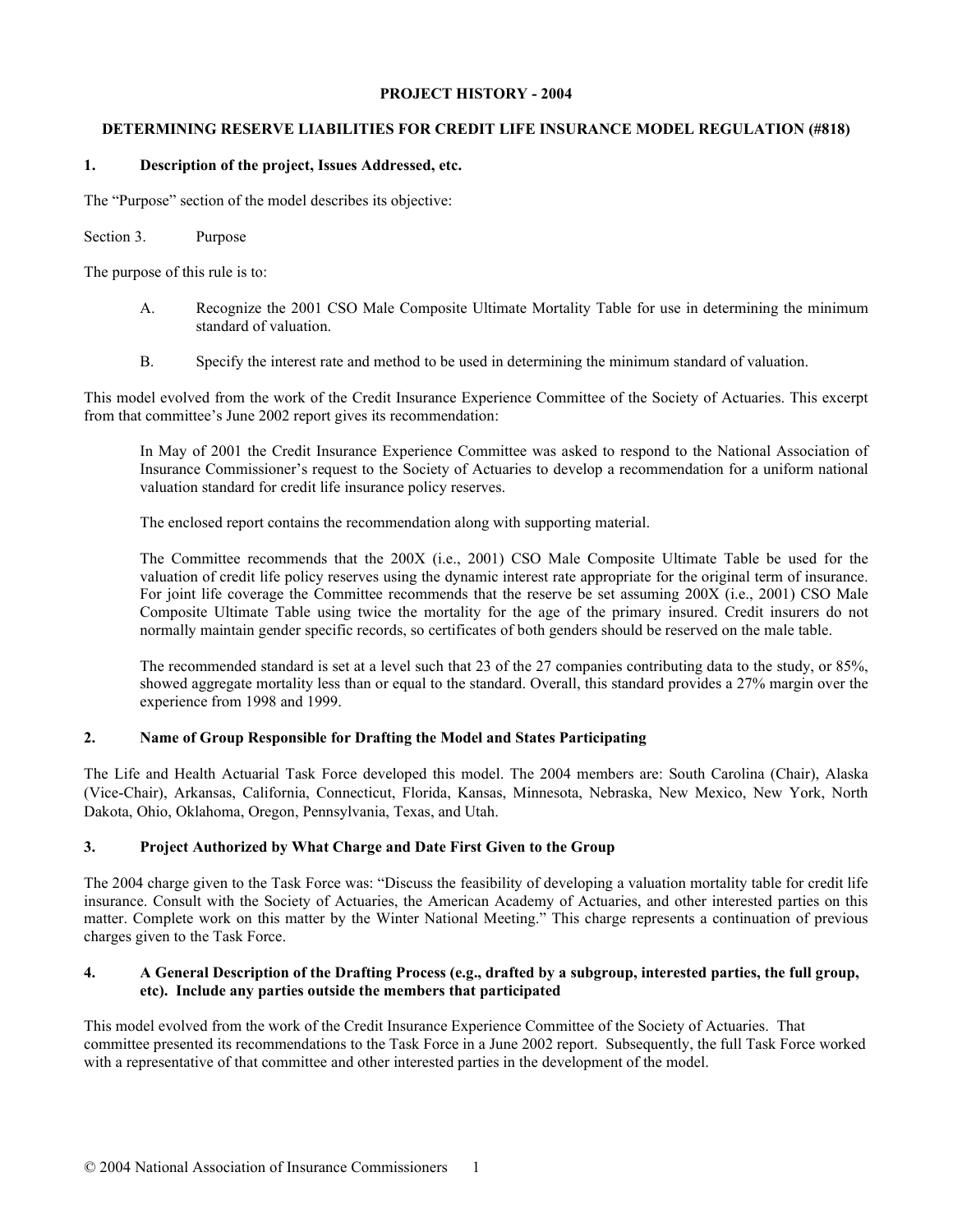## **5. A General Description of the Due Process (e.g., exposure periods, public hearings, or any other means by which widespread input from industry, consumers and legislators was solicited)**

The efforts of the Task Force were closely coordinated with all industry interested parties. In addition to open sessions at the quarterly meetings of the NAIC, numerous conference calls were held to discuss this matter. Notice of those conference calls was posted on the NAIC's home page on the Internet and e-mailed to approximately 200 interested parties, including representatives of the American Council of Life Insurers and the Consumer Credit Insurance Association.

#### **6. A Discussion of the Significant Issues (items of some controversy raised during the due process and the group's response)**

Given the complexity of this project, it is impossible for a brief summary to address all the issues that were raised. However, two main issues that were addressed are:

- The extent to which use of unearned premium reserves is consistent with the Commissioners Reserve Valuation Method (CRVM) as prescribed by the Standard Valuation Law.
- The appropriate application of CRVM to such plans as "level monthly" plans.

Relative to the first point, the task force agreed to include this Drafting Note in the model:

The Standard Valuation Law contains language permitting the use of "group methods and approximate averages for fractions of a year or otherwise." Such methods may be appropriate in those situations where individual certificate data is not readily available to the insurer. This is especially common in monthly payment programs, with frequent remittance of small premiums.

The intent of the Drafting Note is to point out that, under the circumstances described, there may be multiple acceptable techniques for achieving compliance with CRVM. On the July 24, 2003, conference call of the Task Force, Michael Batte (NM) (chair of the Task Force at that time) made the following statement, which explicitly referenced unearned premiums:

Mr. Batte stated, "my own personal opinion is the reason we use unearned premiums for these kinds of group life insurance contracts is because that exceeds what would be required on a mortality basis for the risk guaranteed." Mr. Batte summarized his comments by saying, for many of the types of group contracts under discussion, the unearned premium reserve "is a CRVM compliant reserve."

The decision was made to address this point through a Drafting Note rather than the formal text of the model. This excerpt from the Nov. 18, 2003, conference call of the Task Force documents the decision not to reference any reserve methodology other than CRVM (i.e., Section 5 of the SVL) within the formal text:

Ms. Philips asked Mr. Carmello if Mr. Hause's suggestions addressed his concerns. Mr. Carmello stated that he was unclear as to the exact nature of Mr. Hause's proposal. Ms. Philips responded that Mr. Hause's proposal is to "strike the portion that talks about a different reserve method for outstanding balance or MOB (monthly outstanding balance) or anything, and just say that the minimum reserve standard shall be the Commissioners Reserve Valuation Method." Mr. Carmello said, "so that would require a mortality reserve, even for MOB?" Mr. Hause responded "yes." Mr. Carmello stated this would also "address the level premium issue, because under CRVM they would have to go through the motions there, even if it doesn't produce anything."

Relative to the second point pertaining to "monthly level" plans, the concerns of the industry were expressed in these excerpts from an August 20, 2003, letter from William F. Burfeind, Executive Vice President, Consumer Credit Insurance Association:

Group term life insurance is renewable by group and rates are subject to change, generally once a year. For many group life insurance cases the amount of insurance is a fixed level amount and not tied to the employees' current salary. The rate charged is usually one rate for all ages and while the rate may be changed annually it is the practice of insurers to avoid rate changes. These same group term life risk characteristics are also applicable to most level monthly credit life products.